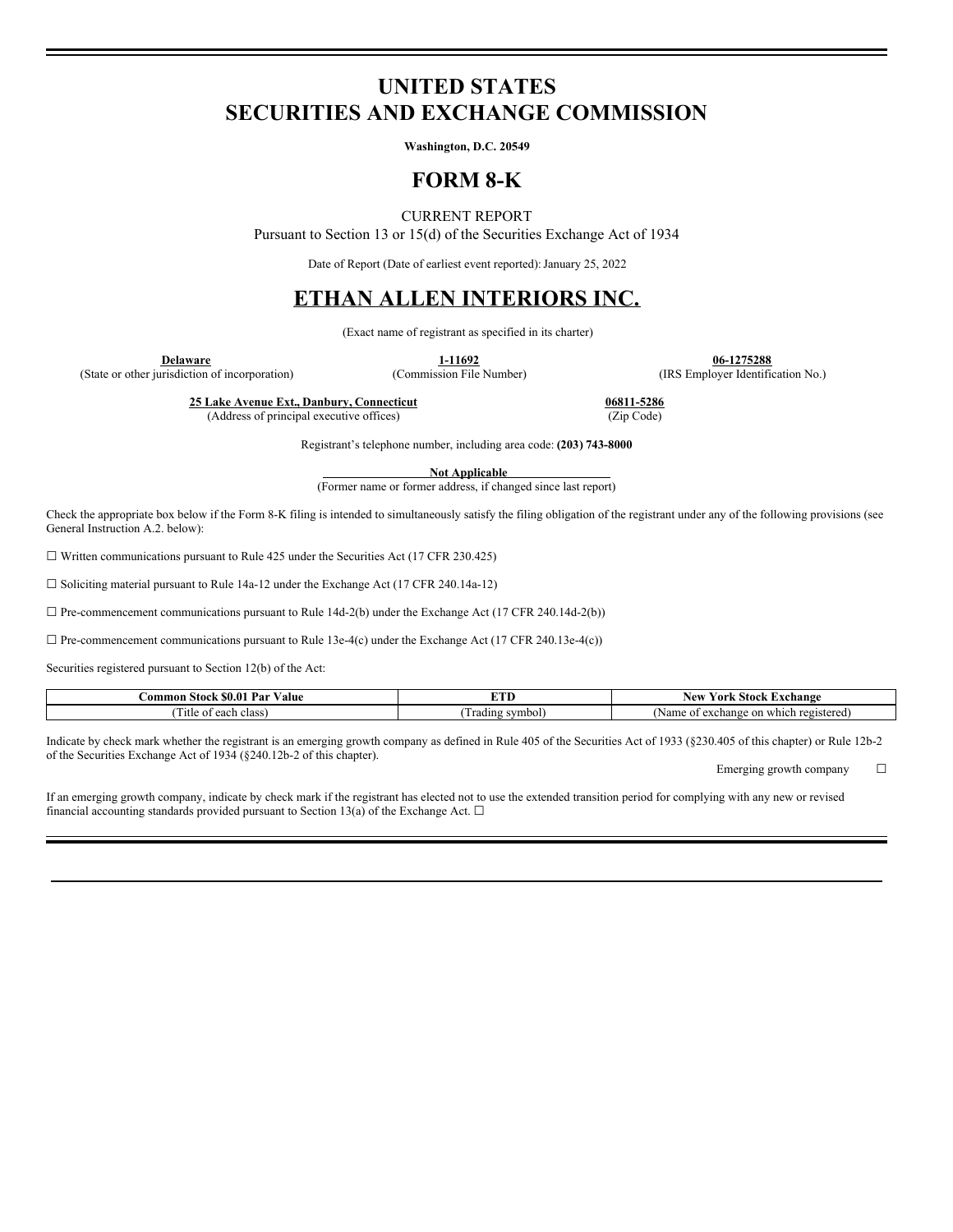#### Item 5.02 Departure of Directors or Certain Officers; Election of Directors; Appointment of Certain Officers; Compensatory Arrangements of Certain Officers

On January 25, 2022, Ethan Allen Interiors Inc. (the "Company") issued a press release announcing that its Board of Directors elected María Eugenia (Gina) Casar, age 62, to serve as an independent director of the Company for a term that will expire at the annual meeting of stockholders in 2022. Ms. Casar recently served as Assistant Executive Director for United Nations World Food Programme, and was responsible for Human Resources management, Wellness, Workplace Culture, Ombudsman and Ethics. Prior to that, Ms. Casar was Executive Director for AMEXCID Mexican Agency for International Cooperation from 2015 through 2017. She has held a variety of senior leadership roles throughout the United Nations, including Under Secretary General and Associate Administrator from 2014 to 2016 and CFO and Controller between 2011 and 2014 as well as previous associations with several prominent organizations based in Mexico.

The Board also appointed Ms. Casar to serve as a member of the Audit Committee and Corporate Governance, Nominations and Sustainability Committee. Ms. Casar will receive the standard compensation currently paid to non-employee directors on a pro rata basis for any partial fiscal quarters served. The standard compensation package is further described in the Company's form DEF14A filed with the Securities and Exchange Commission on October 20, 2021 under the section entitled "Director Compensation" and is incorporated herein by reference into this Item 5.02.

There are no arrangements or understandings between Ms. Casar and any other persons pursuant to which she was selected as director. Ms. Casar does not have a direct or indirect material interest in any currently proposed transaction to which the Company is to be party, nor has she had a direct or indirect material interest in any such transaction since the beginning of the Company's last fiscal year.

A copy of the press release, dated January 25, 2022, announcing the election of Ms. Casar, is filed hereto as Exhibit 99.1 to this Current Report on Form 8-K and is incorporated by reference herein.

#### **Item 8.01 Other Events**

On January 25, 2022, the Company issued a press release announcing that its Board of Directors declared a regular quarter cash dividend of \$0.29 per share, payable on February 23, 2022 to shareholders of record at the close of business on February 8, 2022. A copy of the press release is filed hereto as Exhibit 99.1 to this Current Report on Form 8-K and is incorporated by reference herein.

#### **Item 9.01 Financial Statements and Exhibits**

(d) Exhibits

| Exhibit No. | Description                                                                 |
|-------------|-----------------------------------------------------------------------------|
| 99.1        | Press release dated January 25, 2022, furnished here with                   |
| 104         | Cover Page Interactive Data File (embedded within the Inline XBRL document) |

#### **SIGNATURES**

Pursuant to the requirements of the Securities Exchange Act of 1934, as amended, the registrant has duly caused this report to be signed on its behalf by the undersigned hereunto duly authorized.

Date: January 25, 2022 By: /s/ Eric D. Koster

ETHAN ALLEN INTERIORS INC.

Eric D. Koster Vice President, General Counsel and Secretary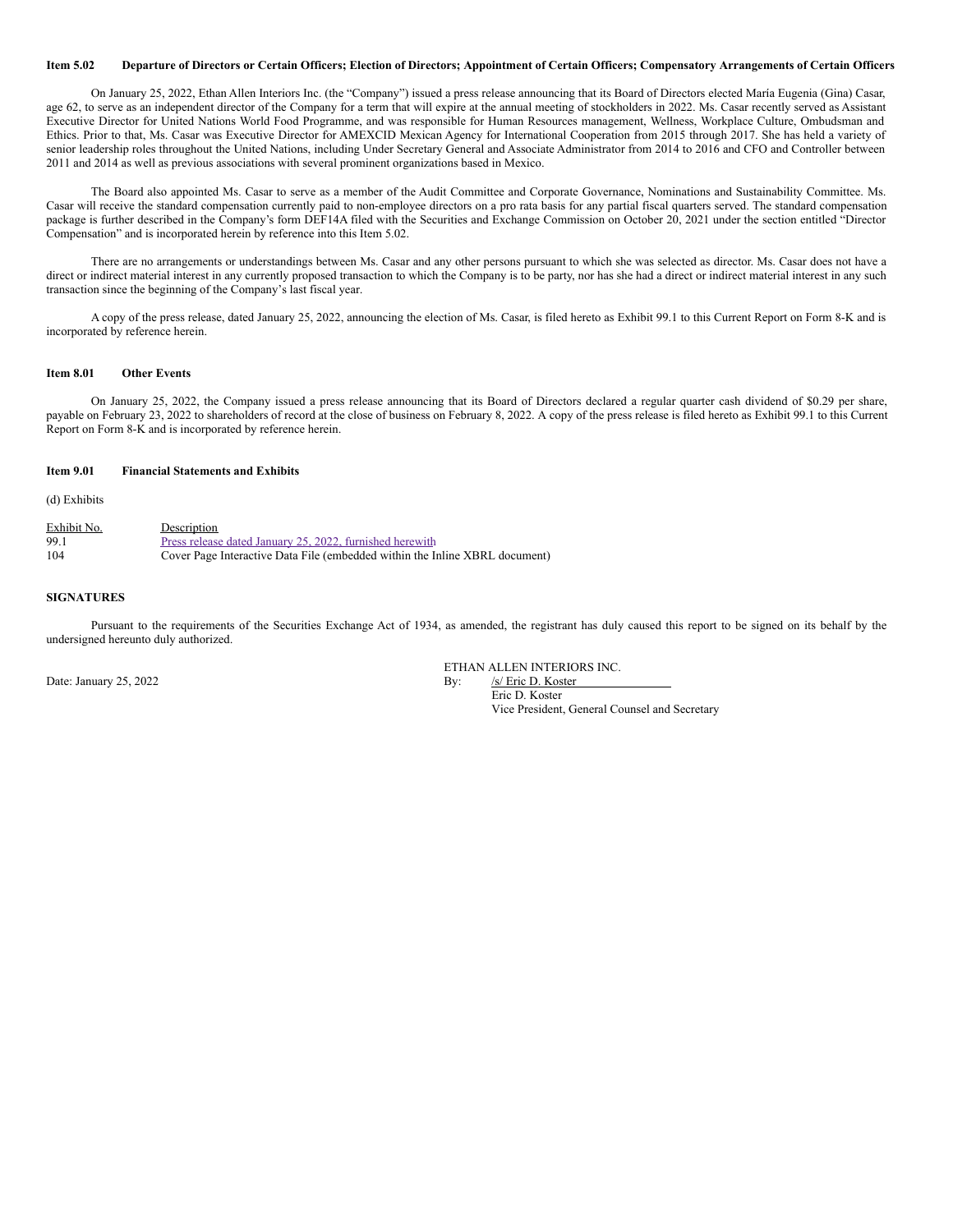# <span id="page-2-0"></span>**Ethan Allen Expands its Board of Directors and Declares Regular Quarterly Cash Dividend**

**DANBURY, CT** – **January 25, 2022** – Ethan Allen Interiors Inc. ("Ethan Allen" or the "Company") (NYSE: ETD) today announced that María Eugenia (Gina) Casar has been elected to the Company's Board of Directors, effective January 25, 2022.

#### Appointment of Gina Casar to the Board

Gina Casar recently served as Assistant Executive Director for United Nations World Food Programme, based in Rome, Italy. In this position she was responsible for Human Resources management, Wellness, Workplace Culture, Ombudsman and Ethics. Prior roles include Executive Director for AMEXCID Mexican Agency for International Cooperation, various senior leadership positions throughout the United Nations, including Under Secretary General and Associate Administrator from 2014 to 2016 and CFO and Controller between 2011 and 2014 and associations with several prominent organizations based in Mexico.

Ms. Casar is a member of the Board of Save the Children Mexico, a member of "Global Women Leaders: Voices for change and inclusion," and a member of the Global Future Council of International Governance and Sustainable Development. She holds an MBA and a degree in public accounting, with honors, from the Instituto Tecnológico Autónomo de México (ITAM).

Farooq Kathwari, Ethan Allen's Chairman, President and CEO, commented, "We are very pleased to have Gina Casar, a leading finance and ESG executive, join our Board of Directors. Gina joins a highly qualified group of independent directors who bring deep industry, marketing, management, finance, technology, and accounting experience to Ethan Allen and who contribute on both a strategic and operational level. Her strong strategic financial management and risk management skills combined with her ESG perspective will be a valuable addition to our Board."

A full listing of the Ethan Allen's Board of Directors may be found athttps://ir.ethanallen.com/corporate-governance/board-of-directors

#### Regular Quarterly Cash Dividend Declared

The Company's Board of Directors declared a regular quarterly cash dividend of \$0.29 per share, payable on February 23, 2022, to shareholders of record at the close of business on February 8, 2022.

Mr. Kathwari commented, "As we celebrate our 90 years of innovation across our vertically integrated enterprise, I am pleased to continue this payment of our regular quarterly dividend. We have a great opportunity to continue our growth in sales and profitability due to our talented team, strong retail network, the personal service of our interior design professionals increasingly combined with technology, our unique vertical integration whereby 75% of products are made in our North American manufacturing workshops, and our strong logistics network of national distribution centers and retail home delivery centers delivering product with white glove service to our clients' homes."

As previously announced on January 13, 2022, the Company will release its fiscal 2022 second quarter financial results on January 27, 2022.

Page 1